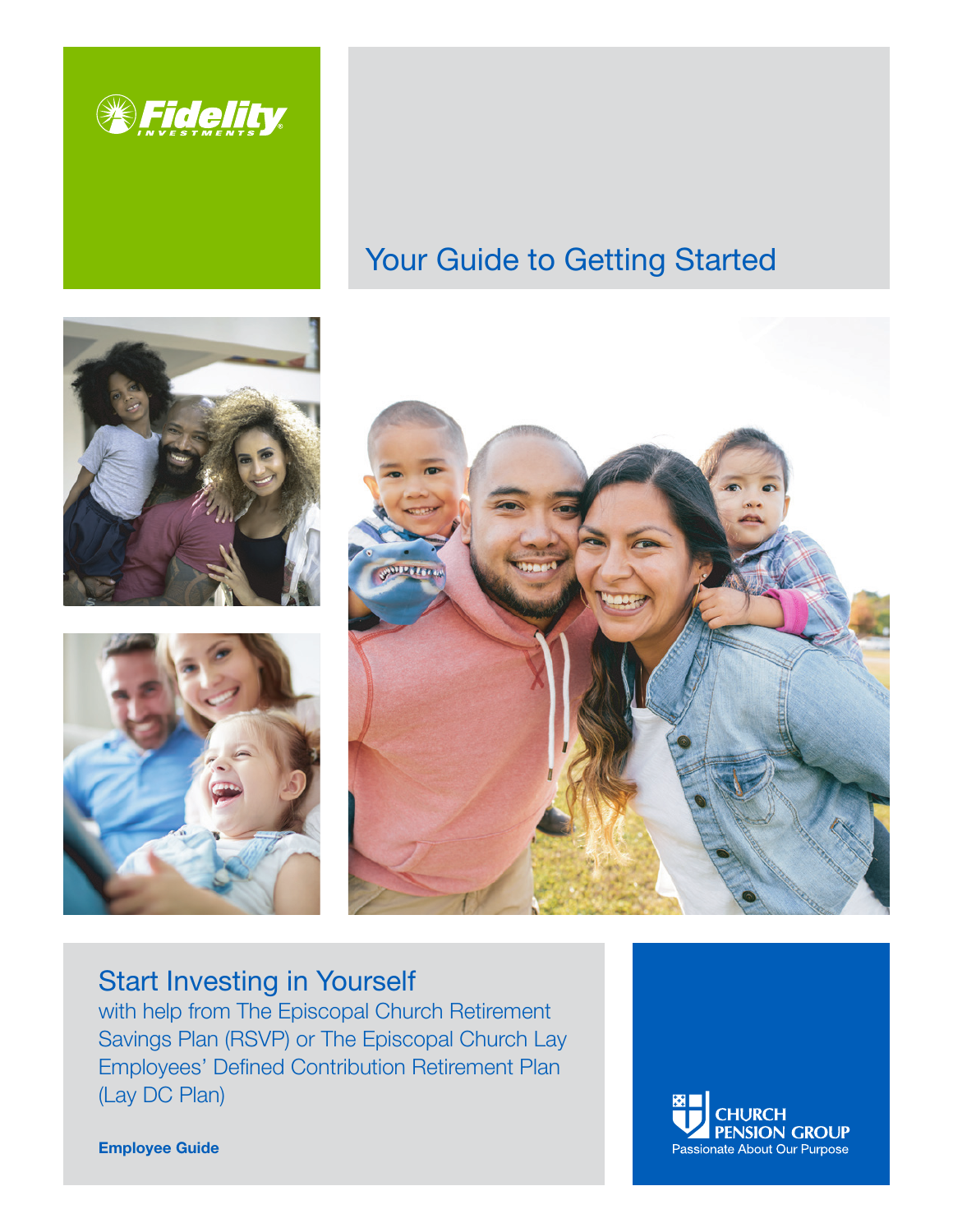

19 East 34th Street New York, NY 10016 (866) 802-6333 (877) 208-0092 Fax: (212) 592-9487

Welcome to your retirement plan. Depending upon your eligibility and the plan your employer has adopted, you are now enrolled in either:

- The Episcopal Church Retirement Savings Plan (RSVP) or
- The Episcopal Church Lay Employees' Defined Contribution Retirement Plan (Lay DC Plan).

We are delighted that you are participating in this important savings vehicle for your retirement.

#### Now that you are enrolled in a plan, here's what you need to do next:

- Go online to Fidelity NetBenefits® at www.cpg.org/myaccount to set up your Web account.
- Change your contribution amount and/or investment elections.\*
- Designate your beneficiaries by logging on to Fidelity NetBenefits® at www.cpg.org/myaccount and clicking Beneficiaries in the Profile section.

Please note that wherever the word "Plan" or "Plans" is used in the Employee Guide, that term will refer to the RSVP and the Lay DC Plan. Specific reference will be made to the RSVP or to the Lay DC Plan, as applicable, if anything in the Employee Guide applies only to one of the Plans. Accordingly, the rules and provisions described in the Employee Guide are applicable to both Plans unless specified otherwise.

The Employee Guide contains a description of the material terms of the Plans. Below are a few highlights.

Pretax contributions: Your contributions to the Plans are deducted from your pay before federal income taxes are taken out. This is referred to as a "pretax contribution" and can lower the amount of income taxes you currently pay.

Tax-deferred growth: Because each Plan is what's known as a "qualified plan," you will not pay any taxes on the earnings in your account until you receive a distribution from the Plan. When you retire and start making withdrawals, you will be taxed on that distribution. You may also be in a lower tax bracket at that time.

**Employer contributions:\*\*** Under the RSVP, your employer may or may not make base and/or matching contributions in its discretion.

Under the rules of the Lay DC Plan, your employer typically contributes a base of 5% of your annual compensation, and also typically matches your contributions up to 4% of your compensation. That means that your employer will contribute the base whether or not you contribute to the Lay DC Plan. But to get employer matching money, you must contribute to the Lay DC Plan. The more you contribute, the more employer matching money you will get—up to 4% of your annual compensation. If you are unable to commit to the 4% contribution at this time, you can contribute at a lower rate and still build your retirement savings.

If you're a cleric, there may be additional tax advantages: At retirement, you may be able to apply your RSVP withdrawals toward your housing allowance (subject to IRS requirements) so you might not have to pay income taxes on your total withdrawal. Make sure to consult your tax advisor about this and to call Fidelity in order to designate all or a portion of any distribution as a housing allowance.

Contributing the maximum amount allowed by the IRS: Each year, the IRS sets the maximum allowable pretax contribution you can make to the Plans. If you can, it makes good sense to contribute the maximum allowable to your retirement account because it will grow tax-deferred.

We wish you a fulfilling career and a comfortable retirement.

<sup>\*</sup> Participants are defaulted to a target date fund at the point of enrollment based on their current age and assuming a retirement age of 65.

<sup>\*\*</sup> Contributions vary, so please obtain further information regarding employer contributions directly from your employer.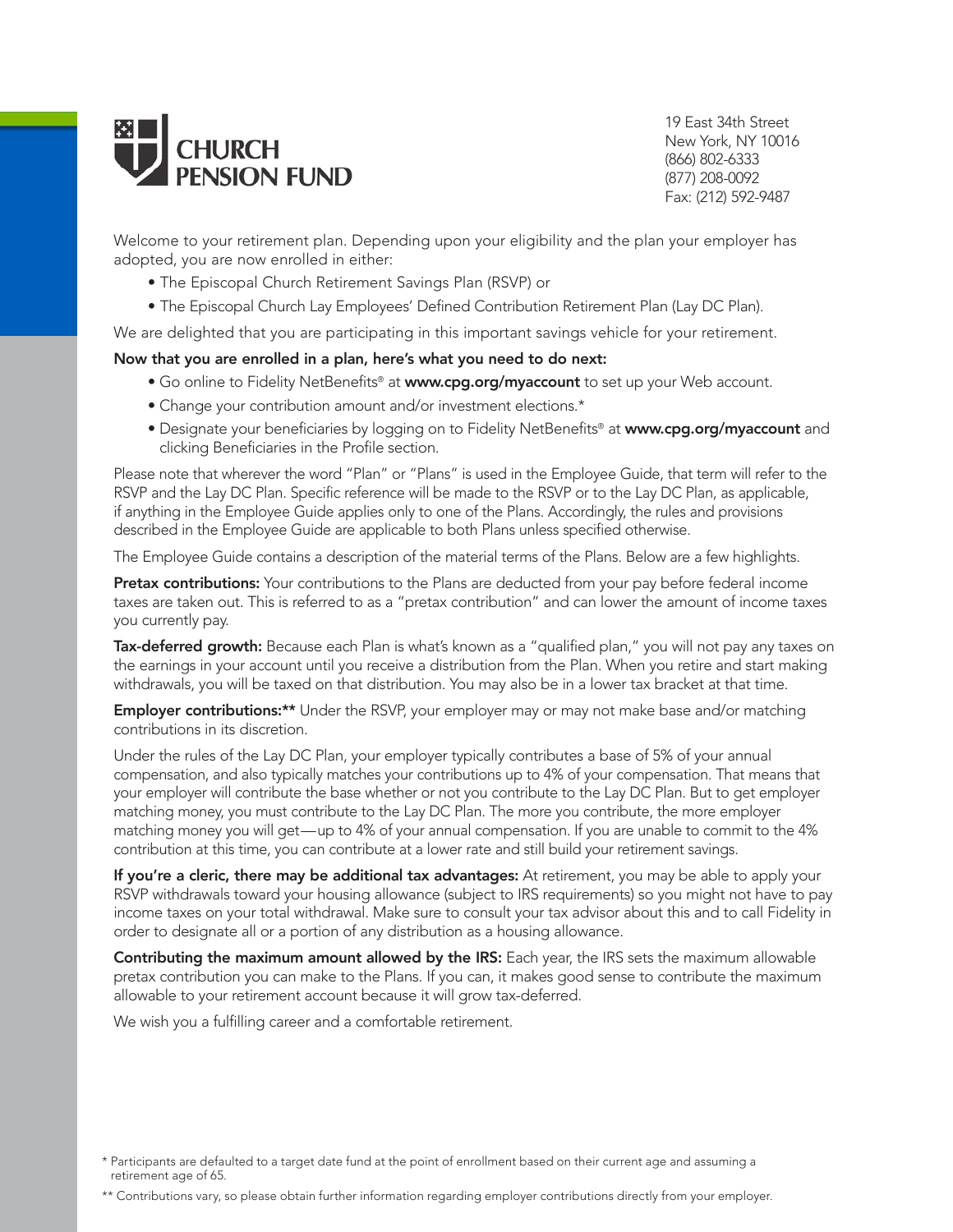# Frequently asked questions about the Plans.\*

The Episcopal Church Retirement Savings Plan (RSVP) is a defined contribution retirement plan designed to satisfy Section 403(b)(9) of the Internal Revenue Code (Code).

The Episcopal Church Lay Employees' Defined Contribution Retirement Plan (Lay DC Plan) is divided into two distinct defined contribution retirement plans: one of which is designed to satisfy Section 401(a) of the Code, and the second of which is designed to satisfy Section 403(b)(9) of the Code.

#### INTRODUCTORY FAQS

#### What are the purposes of the Plans?

The Plans were established for employees of participating employers of The Episcopal Church to save for their retirement on a tax-deferred basis. They function similarly to a 401(k) plan, which is offered by many for-profit companies. The RSVP is meant primarily to supplement the retirement savings of clergy and lay employees who are enrolled in a defined benefit pension plan. The Lay DC Plan is meant to serve as the primary retirement savings vehicle for lay employees whose employers are offering a defined contribution retirement plan in accordance with General Convention Resolution 2009-A138. (For more information about Resolution 2009-A138, see the FAQ "What are the employer contribution requirements for the Lay DC Plan?" on page 3.)

#### Can I actively participate in the RSVP and Lay DC Plan at the same time?

No, you may only actively participate in the Plan that your employer has adopted and in which you have been enrolled. Check with your employer to determine the Plan your employer offers and the eligibility requirements, if applicable.

#### How is my retirement benefit determined?

The amount available at retirement is based on your account balance, which depends on the amount invested and the performance of the investment(s) over time. Each participant has his or her own account and directs how the money is invested by choosing among a range of investment options.

#### ENROLLMENT AND ELIGIBILITY

#### What does my employer have to do to allow employees to enroll in the Plan?

In order to be accepted for membership in the Plan, your employer must adopt the Plan. The adoption process consists of completing and returning the applicable Employer Adoption Agreement to Client Services at The Church Pension Fund (CPF). "Participating employers" are employers that have been accepted for membership in the Plan by the Plan administrator.

# When am I eligible to participate in the Plan?

As a new or existing employee, once your employer adopts the Plan, you are eligible to make salary deferrals on the first day of the month coinciding with or immediately following your date of hire and receipt by the Plan administrator of the Employee Application for Membership form (see "How do I enroll in the Plan?" on the next page). However, you are not eligible for employer contributions, if applicable, until you meet the eligibility requirements selected by your employer in its Employer Adoption Agreement. The maximum eligibility requirement is working at least 1,000 hours during the year. Participating employers may adopt an eligibility requirement that is less stringent than the maximum requirement, but not more stringent than the established maximum. Scheduled time off for vacation, sick leave, or temporary disability (not to exceed one year) counts toward the eligibility requirement adopted by your employer. Check with your employer to determine the applicable eligibility requirement.

\*Please note that wherever the word "Plan" or "Plans" is used in these FAQs, that term will refer to one or both of the RSVP and the Lay DC Plan. If anything in these FAQs applies only to one Plan, specific reference will be made to the RSVP or to the Lay DC Plan, as applicable. Accordingly, the rules and provisions described in these FAQs are applicable to both Plans unless specified otherwise.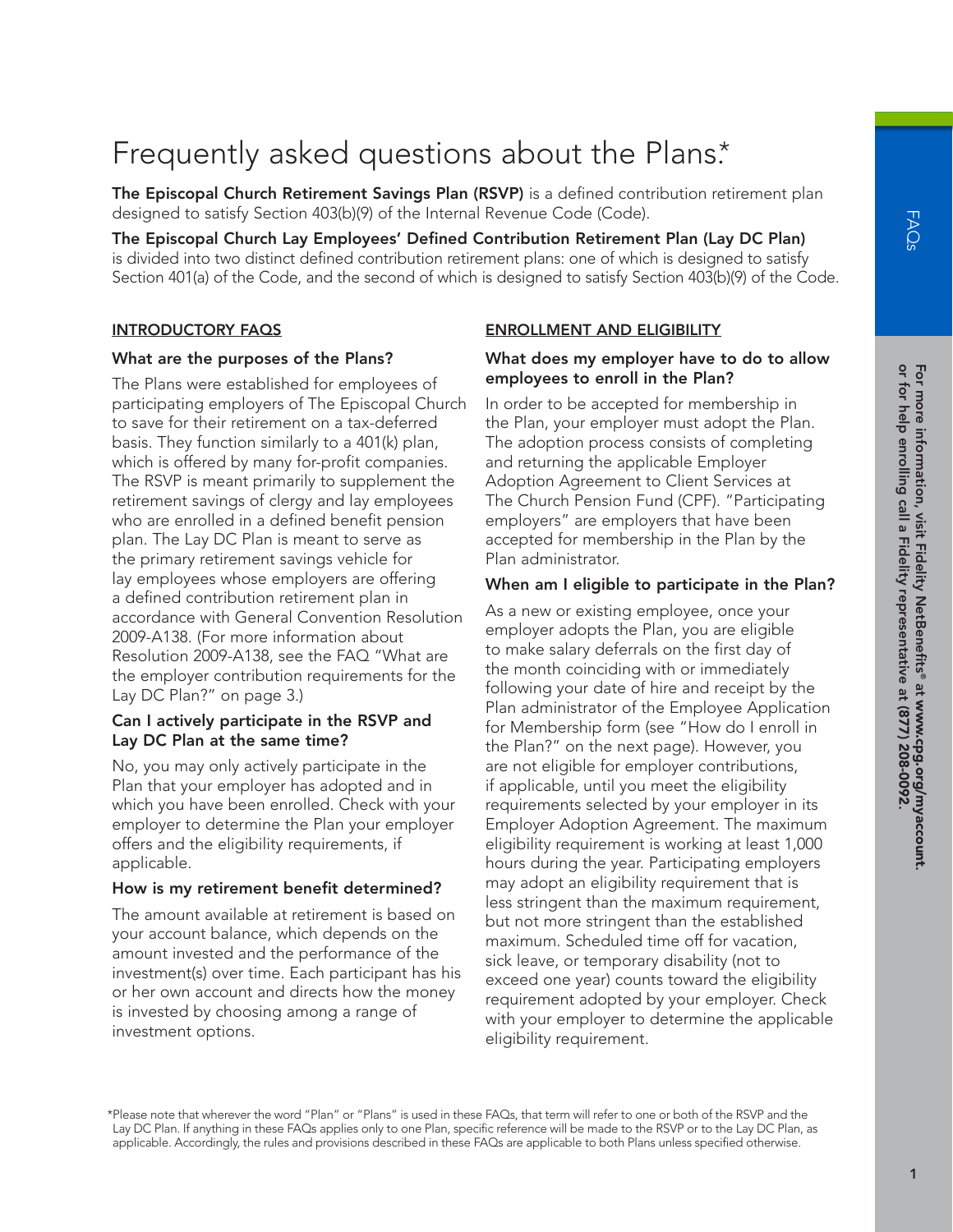#### How do I enroll in the Plan?

Enrolling is easy. Follow these five simple steps to set up your account (after your employer has adopted the Plan).

1. Login to MyCPG Accounts, complete the Employee Application for Membership Form, and upload it to your plan administrator. After doing so, you will be enrolled in the Plan as of the first day of the month following receipt of the form. (Retroactive enrollments are not permitted.) If you have not completed the form, you will need to obtain the Employee Application for Membership Form from your employer.

2. Determine your contribution amount. Please indicate the contribution amount you would like deducted from your compensation. If you do not complete the employee contribution section of the application, you will be automatically enrolled at a 4% pretax payroll deduction. You may change the percentage level of your contribution at any time. Any contributions that are automatically deducted are not allowed to be refunded due to IRS regulations.

3. Choose your investments. Unless you make investment elections, your contributions will be invested in a target date fund that correlates with your birth date (and assuming a retirement age of 65) as directed by the Plan sponsor. Target date funds are composed of an asset mix of stocks, bonds and other investments that automatically becomes more conservative as the fund approaches its target retirement date and beyond. Principal invested is not guaranteed. You can elect to choose different investment option(s) at any time.

Visit Fidelity NetBenefits® at www.cpg.org/ myaccount for more information about your investment choices.

4. Set up your online Fidelity account.

To set up your Fidelity account, go to Fidelity NetBenefits® at www.cpg.org/myaccount. If you need assistance, please contact a Fidelity representative at (877) 208-0092. To set up your account:

• Enter your Social Security number and set up a username and a password.

- Review and make your investment election(s) in the Change Investments section.
- Review your contribution amount in the Contribution Amount section.

5. Designate your beneficiary. Your final step will be to designate your beneficiary. You may do so in the Profile section of NetBenefits or you may call a Fidelity representative at (877) 208-0092 to request a paper form.

#### CONTRIBUTIONS\*

#### How are the Plans funded?

The Plans are funded by your individual contributions (on a pretax or after-tax basis) and/or employer contributions. Making pretax contributions will reduce your current taxable income.

If you are enrolled in the RSVP, some employers may make employer contributions to the RSVP as a housing equity allowance (clergy only) or other deferred compensation arrangement (lay employee or clergy).

If you are enrolled in the Lay DC Plan and meet the minimum eligibility requirements selected by your employer in its Employer Adoption Agreement, your employer is required to make an employer contribution based on a percentage of your annual compensation and match your contributions up to a certain limit, as mandated by The Episcopal Church. (For more information, see the FAQ "What are the employer contribution requirements for the Lay DC Plan?" on page 3.)

#### How much can I contribute to the Plan?

You may contribute in 1% increments or a set dollar amount of your base salary on a pretax or after-tax basis, up to the IRS limits. If you do not elect a set percentage or dollar amount on the Employee Application for Membership form, you will be automatically enrolled in the Plan at a pretax contribution rate of 4% of your compensation, until you subsequently elect otherwise.

FAQ;

<sup>\*</sup> Contributions vary, so please obtain further information regarding employer contributions directly from your employer.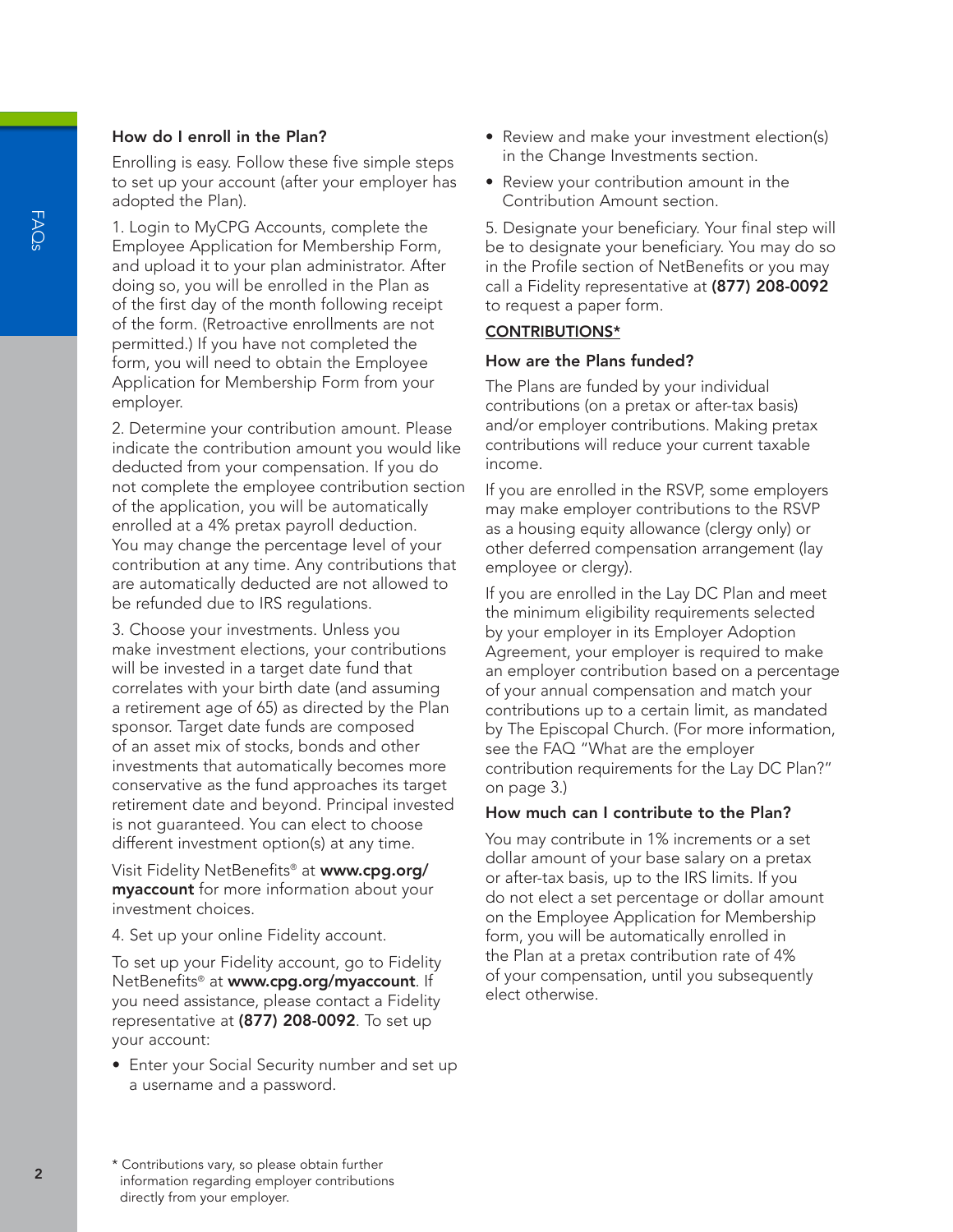# What are the IRS contribution limits?

The IRS annual limit on pretax salary deferral contributions is \$20,500 for 2022. If you will attain age 50 or older during the calendar year and contribute up to the IRS pretax contribution limit, you are eligible to make an additional pretax catch-up contribution of \$6,500 in 2022. In addition, there is a combined annual limit for total Plan contributions (employee pretax and aftertax contributions and employer contributions), which is 100% of your Form W-2 compensation or \$61,000 (\$67,500 including catch-up contributions) for 2022, whichever is less.

#### Are there any tax advantages of contributing to the Plan?

Any earnings on the amounts that you contribute to the Plan grow on a tax-deferred basis. You will not pay federal income taxes on those earnings until you receive a distribution from the Plan.

In addition, you may be eligible to take a tax credit (known as the Retirement Savings Contributions Credit, or Saver's Credit) for the eligible contributions that you make to the Plan. The amount of the credit is 50%, 20%, or 10% of your contributions up to \$2,000 (\$4,000 if married filing jointly), depending on your adjusted gross income (reported on your Form 1040 or 1040A). See the IRS website (www.irs.gov) for more information about the Saver's Credit.

If you are a cleric, the amounts that you contribute to the RSVP may be eligible for the housing allowance exclusion when you receive a distribution, subject to IRS requirements.

Distributions received by clergy on account of retirement may be exempt from SECA taxes. What counts as "retirement" depends on a cleric's individual circumstances.

Please consult your tax advisor to discuss your specific situation.

#### Can I change or suspend my contributions?

Yes, you can change or suspend your pretax salary deferral contribution (or after-tax contribution) election at any time for future contributions. However, if you change your contributions and your employer makes matching contributions, the matching contribution may also change.

#### How do I change or suspend my contributions?

If you choose to go online to change your contribution rate or suspend your contributions, you will need to:

- Log on to Fidelity NetBenefits® at www.cpg.org/myaccount and enter your username and password.
- Elect the contribution amount you wish to contribute to your account by clicking Contribution Amount located on the left side of the web page.

Alternatively, you may change or suspend your contributions by calling a Fidelity representative at (877) 208-0092.

We recommend that you also notify your employer of any change.

#### What are the employer contribution requirements for the Lay DC Plan?

General Convention Resolution 1991-D165, establishes minimum contribution requirements as follows: "If the Plan is a defined contribution plan, the employer shall contribute not less than five percent and agree to match employee contributions up to another four percent."

General Convention Resolution 2009-A138, reaffirmed these minimum contribution requirements for employers that elect to provide a defined contribution plan for their eligible employees.

General Convention Resolution 2012-CO42, gave schools until January 1, 2018, to comply with these minimum contribution requirements. For more information about these resolutions, please visit www.cpg.org/laypensions.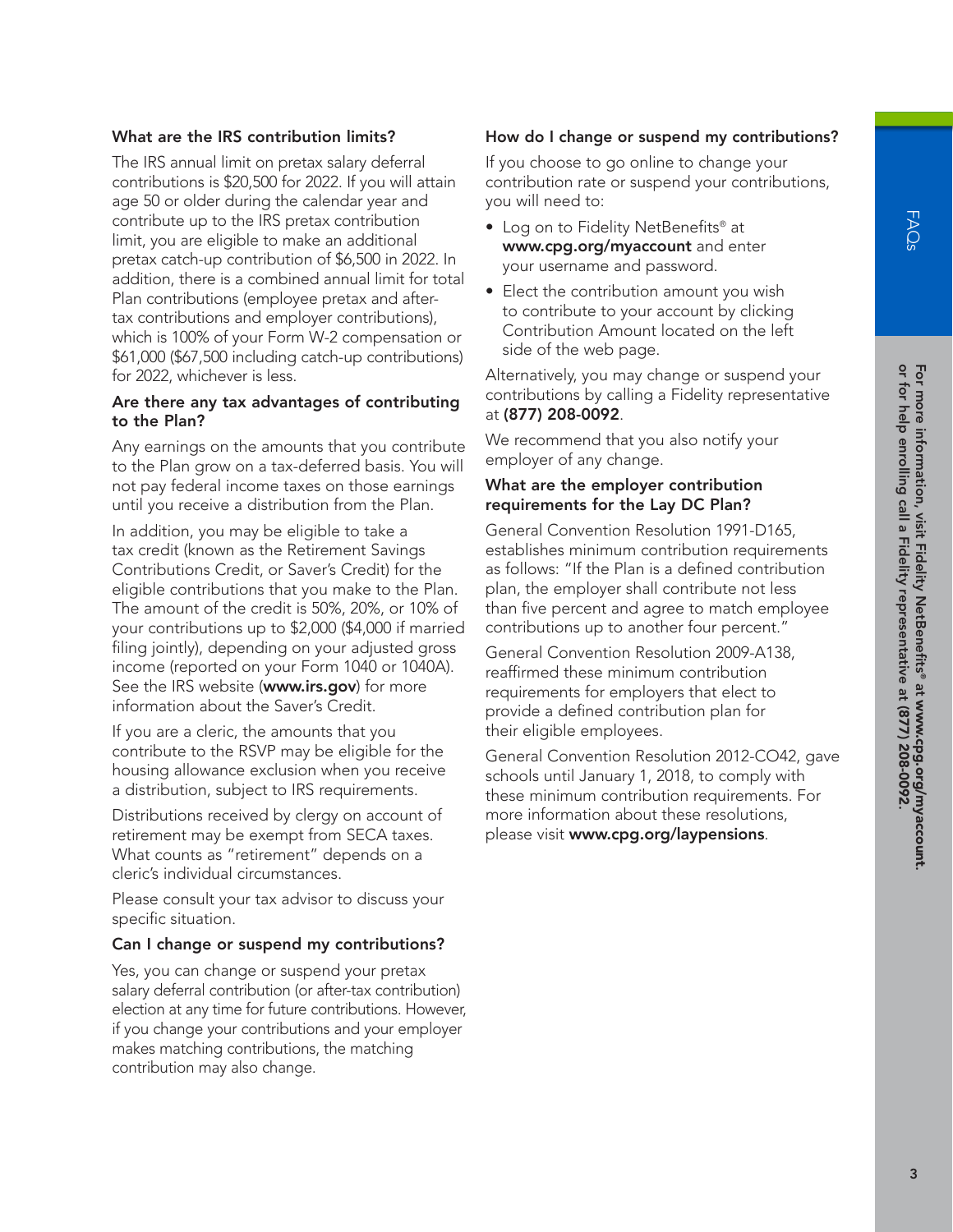# How are employer contributions calculated under the Plans?

If you are enrolled in the RSVP, your employer may, but is not required to, make employer contributions on your behalf. If you are enrolled in the Lay DC Plan and are scheduled to work 1,000 or more hours per year, your employer is required to make employer contributions on your behalf as explained in the immediately preceding FAQ. In either case, the types of employer contributions that can be made to the Plans are the same and are described below.

An *employer base contribution* is a percentage of your annual compensation\* that the Plan defines as follows:

- Base salary (excluding housing) and scheduled taxable cash payments;
- Cash housing allowance and/or utilities;
- One-time payments; and
- The value of employer-provided housing, which equals 30% of the sum of all of the above (or, if the sum of all of the above is less than the Clergy Pension Plan's Hypothetical Minimum Compensation, the value of employer-provided housing equals 30% of the Hypothetical Minimum Compensation).

\*Any form of severance (including pay continuation following a termination of employment) should be excluded in all cases. In addition, please keep in mind that where the definition refers to "housing" or a "cash housing allowance," the Plan administrator defines such terms as cash payments that are paid on a regular basis and are excludable from an employee's gross income for income tax purposes under the U.S. tax code or a similar law of a local jurisdiction. As such, lay employees generally should not have any housing to exclude from their base salary or any cash housing allowance to report.

An *employer matching contribution* is a percentage of the amount that you actually contribute to the Plan. Both pretax and after-tax salary deferrals are matched on a dollar for dollar basis. In general, to maximize your employer match, you should try to contribute at least the same percentage of your compensation that your employer matches. For example, if your employer matches up to 4% of an employee's compensation, you should contribute 4% of your compensation on a pretax and/or after-tax basis.

However, if you receive any cash housing allowance, utilities, and/or employer-provided housing, you must contribute more than the employer match percent in order to fully maximize the employer match. This is because the Plan uses a different definition of compensation for purposes of calculating employee salary deferrals (versus employer contributions). (A different definition is used in order to comply with IRS regulations.)

Under the definition used by the Plan, you cannot make salary deferrals on utilities or compensation that is not includible in your taxable income or that is not paid to you in cash. You can only make employee salary deferrals on:

- Your base salary (excluding housing); and
- Other taxable cash payments (excluding utilities and severance)

#### *Please see the following example:*

Base Salary (excluding housing); = \$40,000

Value of employer-provided housing = \$12,000 (i.e. 30% of \$40,000)

Employer base contribution = 5%

Employer matching contribution  $=$  up to  $4\%$ 

Employee elective pretax salary deferral  $= 4\%$ 

The employee will receive an employer base contribution equal to \$2,600 (i.e., 5% x (\$40,000 +\$12,000)). The maximum employer matching contribution is \$2,080, which is 4% of the employee's total compensation of \$52,000 (i.e., \$40,000 + \$12,000). Based on the employee's election of a 4% pretax salary deferral, the employer matching contribution that the employee will actually receive would only be \$1,600 (i.e., 4% x \$40,000) because the employee cannot make a salary deferral on the value of employer-provided housing. To maximize the employer match, the employee would have to contribute an additional \$480 to the Plan. In order to determine the appropriate deferral percentage to maximize the employer match, the employee should divide the maximum matching contribution (in this example, \$2,080) by their total annual base salary (\$40,000) - in this example, the appropriate percentage is 5.2%. Because deferrals can only be made in full percentage increments, the employee would need to elect a 6% pretax salary deferral in order to maximize the employer match. All contributions are subject to the IRS limits.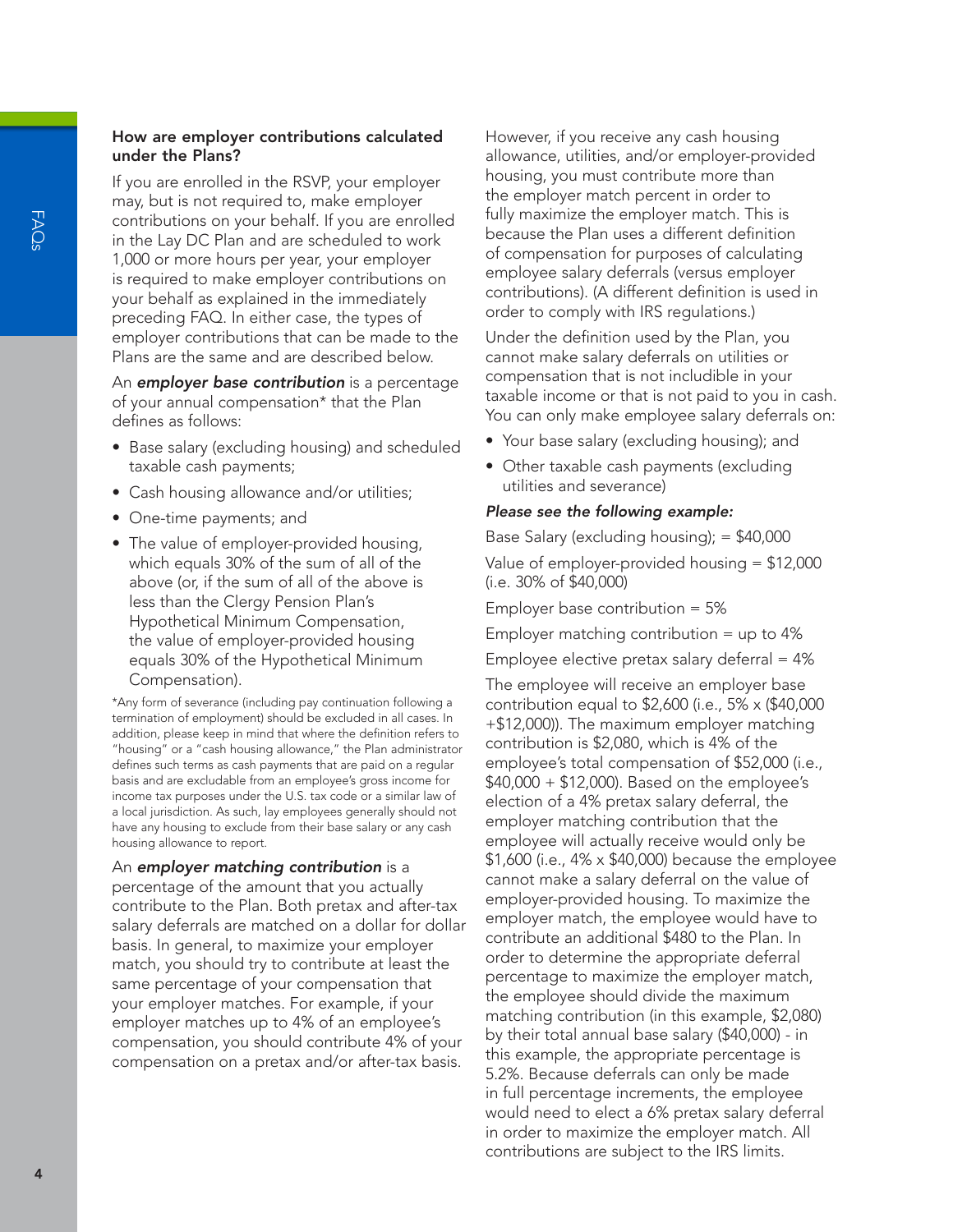# Can I move money from another retirement plan into my account in the Plan?

You are permitted to roll over eligible pretax and after-tax contributions from another 401(k) plan, 401(a) plan, 403(b) plan, or a governmental 457(b) retirement plan account, or eligible pretax contributions from an individual retirement account (IRA). You should consult your tax advisor and carefully consider the impact of making a rollover contribution to your Plan account because it could affect your eligibility for future special tax treatment. For example, if you are a cleric and roll over eligible amounts from a secular employer into the RSVP, those amounts are not eligible for the housing allowance exclusion when they are distributed to you. Be sure to consider all your available options and the applicable fees and features of each before moving your retirement assets.

#### VESTING

# What is vesting?

Vesting defines when a participating employee receives complete ownership of contributions made into his or her account, including the earnings on those contributions. Once you are vested, you are entitled to all amounts in your account even if you terminate employment with your employer.

#### When am I vested?

Employee and employer contributions (if applicable) and the earnings on those contributions are always 100% vested under the Plan. Any rollover contributions you make and the earnings on those contributions are also always 100% vested.

#### INVESTMENTS

# What are my available investment options?

The investment options available under the Plan include a variety of selections such as a stable value investment option offering a stable rate of return, which is reset periodically, and mutual funds and similar investment vehicles, ranging from a money market fund to growth-focused stock funds.

*You could lose money by investing in a money market fund. An investment in a money market fund is not insured or guaranteed by the Federal Deposit Insurance Corporation or any other government agency. Before investing, always read a money market fund's prospectus for policies specific to that fund.*

You can invest your account balance in one or more of these investment options. We encourage you to take an active role in the Plan and choose investment options that best suit your goals, time horizon, and risk tolerance. To assist you in making investment decisions, a complete description of the Plan's investment options and their historical performance, as well as planning tools to help you choose an appropriate mix, are available online at www.cpg.org/myaccount. You will need to enter your username and password.

# Can I allocate my contributions among different investment options?

Yes, you can allocate some or all of your contributions among the investment options available under the Plan.

# May I invest in the Church Life Insurance Corporation Tax Sheltered Annuity?

The Church Life Insurance Corporation Tax Sheltered Annuity (CLIC TSA) is available under the RSVP only and was frozen to new investors effective January 1, 2005.

#### May I transfer money in my account between investment options and, if so, how often?

You can request a transfer of your full account balance or any portion thereof between investment options on a daily basis, but keep in mind that certain investment options may have short-term trading fees.

#### How do I change my investment elections?

To change your investment elections, simply log on to Fidelity NetBenefits® at www.cpg.org/myaccount. You will need to enter your username and password. Once you have logged on to your account, you will need to click Change Investments. You will be able to update your investment elections to any of the investment options available under the Plan.

# What if I don't make an investment election?

We encourage you to take an active role in the Plan and choose investment options that best suit your goals, time horizon, and risk tolerance. If you do not select specific investment options, your contributions will be invested in a target date fund with the target retirement date closest to the year you might retire, based on your current age and assuming a retirement age of 65, at the direction of CPF.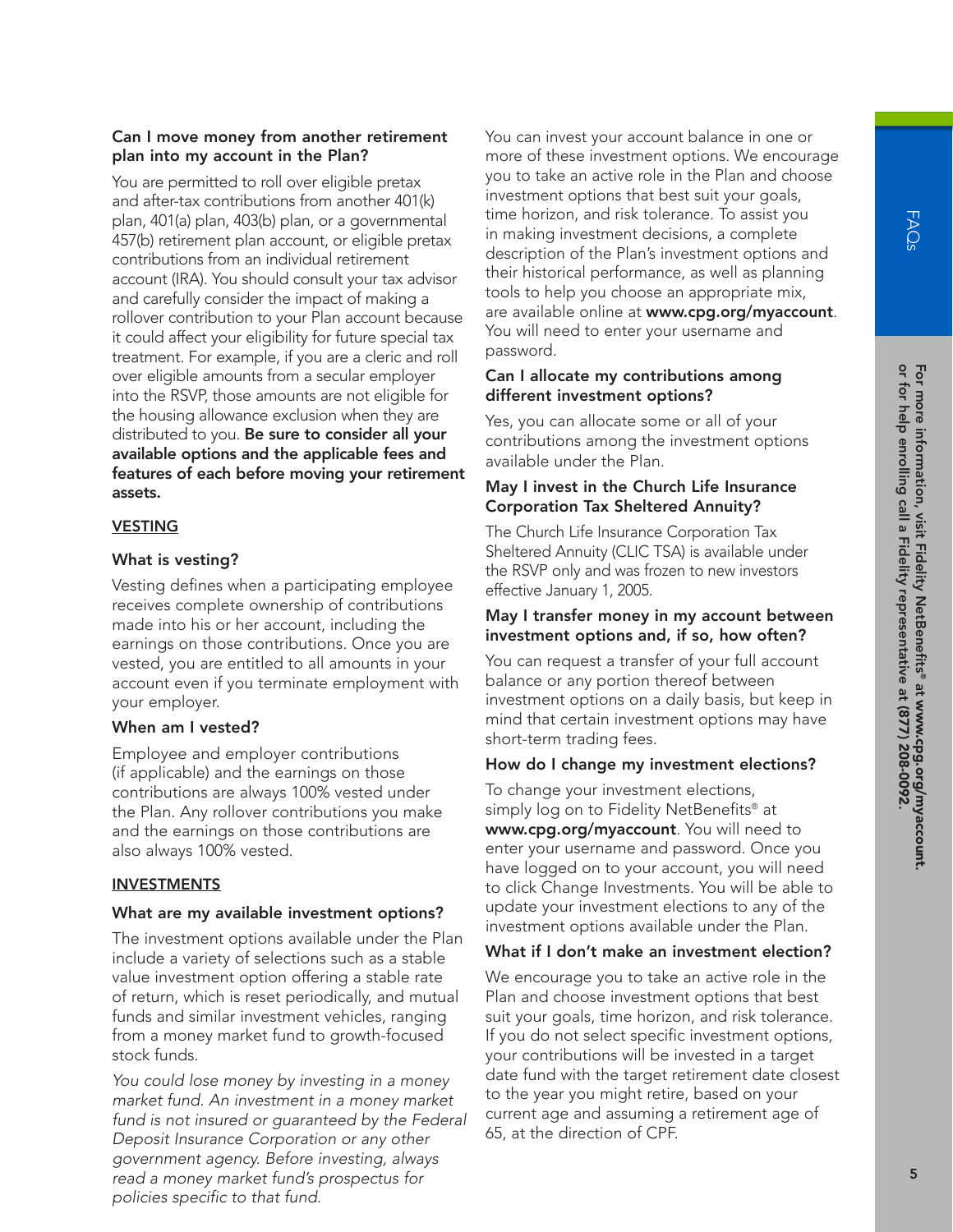If no date of birth or an invalid date of birth is on file at Fidelity, your contributions may be invested in an income fund.

# What are my rights with respect to pass-through voting?

As a Plan participant, you have the ability to exercise voting, tender, and other similar rights for mutual funds and similar investment vehicles in which you are invested under the Plan. Materials related to the exercise of these rights will be sent at the time of any proxy meeting, tender offer, or when other similar rights relating to the particular mutual funds or other vehicles held in your account can be exercised.

#### LOANS, WITHDRAWALS, AND OTHER **DISTRIBUTIONS**

# Can I take a loan from my account?

The Plan allows an active participant to take a loan subject to IRS limitations. You may borrow up to fifty percent (50%) of the balance of your account up to a maximum of \$50,000. The minimum principal amount of any loan is \$500.00. Any outstanding loan balances over the previous 12 months may reduce the amount you have available to borrow. Generally, a maximum of two loans may be outstanding at any one time. (Note that any amount invested in the CLIC TSA cannot be taken as a loan but is included for purposes of calculating the maximum amount available to borrow. You should carefully consider whether to transfer money out of the CLIC TSA to a different investment option if you wish to make it available to borrow.)

The minimum loan repayment period is 12 months. The maximum loan repayment period is five years, unless the purpose of the loan is to acquire a principal residence, in which case a repayment period of up to 15 years is permitted (not including refinancing of a previous loan). Loans may be prepaid in full or in part at any time without penalty.

All loans will be charged a one-time \$35 application fee and a \$3.75 quarterly recordkeeping fee. The loan application

and quarterly loan recordkeeping fees will be deducted directly from your individual Plan account. Loans are repaid by Automatic Clearing House (ACH) debits through your bank account.

If you fail to repay your loan (based on the original terms of the loan), it will be considered in "default" and treated as a distribution, making it subject to income tax and possibly to a 10% early withdrawal penalty. Defaulted loans may also impact your eligibility to request additional loans.

To learn more about, or to request a loan, call a Fidelity representative at (877) 208-0092. Be sure you understand the Plan guidelines and impact of taking a loan before you initiate a loan from your Plan account.

# Can I take withdrawals from my account?

Withdrawals from the Plan of after-tax contributions are permitted at any time. Withdrawals of pretax contributions are permitted when you have a distributable event. These events include termination of employment, retirement, attaining age 59½, becoming disabled, financial hardship, or death. The taxable portion of your withdrawal that is eligible for rollover into an IRA or another employer's retirement plan is subject to 20% mandatory federal income tax withholding, unless it is directly rolled over or designated as clergy housing allowance (subject to IRS requirements). (You may owe more or less when you file your income taxes.) If you are under age 59½, the taxable portion of your withdrawal is also subject to a 10% early withdrawal penalty, unless you qualify for an exception to this rule (e.g., a distribution following termination of employment after age 55). The Plan documents and current tax laws and regulations will govern in case of a discrepancy. Be sure you understand the tax consequences and the Plan rules for distributions before you initiate a distribution. You may want to consult your tax advisor about your situation. If you are a cleric, you must call Fidelity in order to designate all or a portion of any distribution as a housing allowance.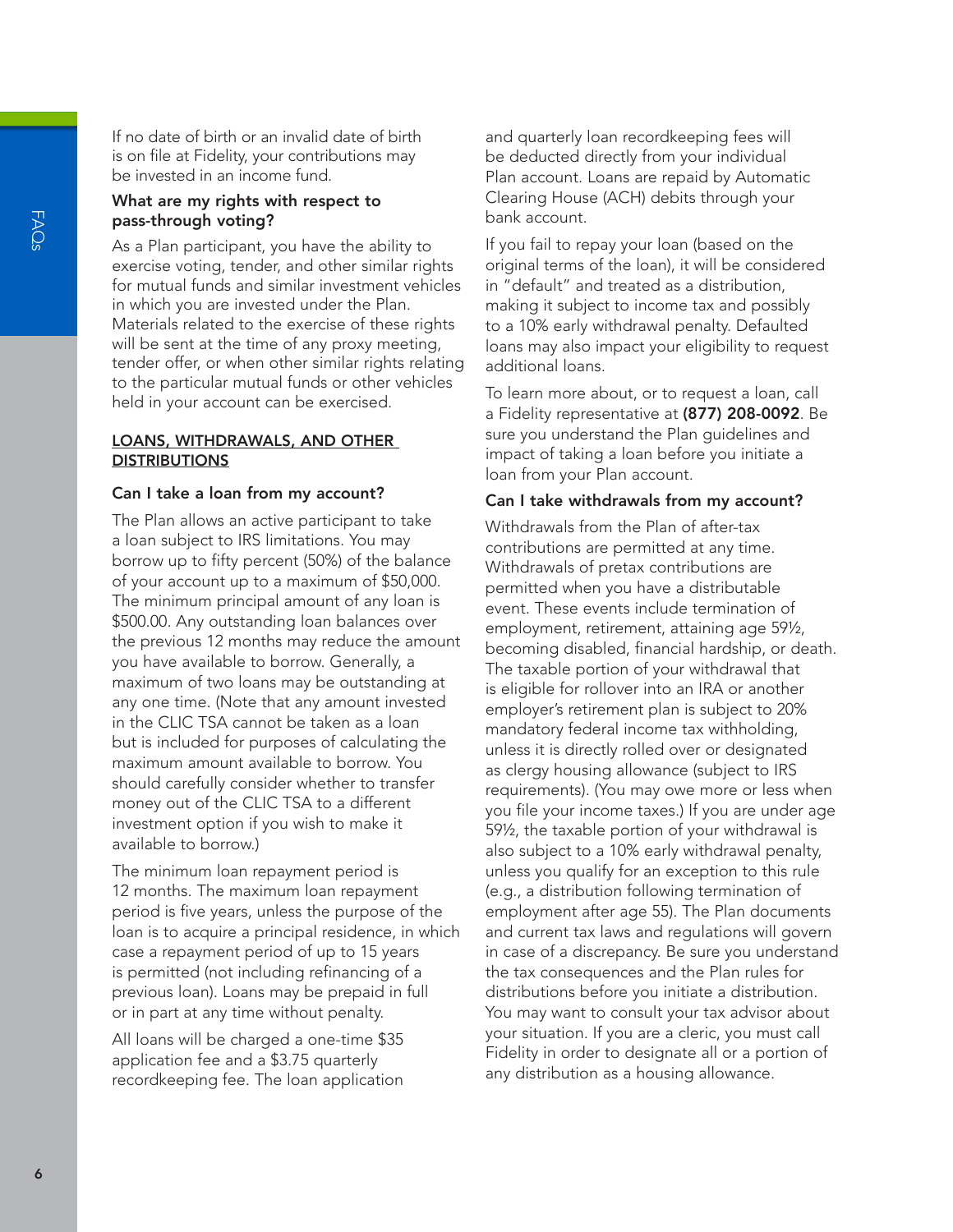# What can I do to access my funds more quickly?

Fidelity has a Zero-Day Wait Electronic Funds Transfer process. Plan participants can add their bank account information and have the proceeds for eligible distributions deposited electronically without the typical 10-day wait time to add a new bank account. Two-factor authentication will be required, and you will receive real-time alerts via text and email, and a mailed postcard once your account has been updated. Direct deposit will be limited to \$50,000 per day during the first 10 calendar days after setup.

This update must be made online by visiting Fidelity NetBenefits<sup>®</sup> at www.cpg.org/ myaccount. Once logged-in, you will need to access the Bank/Tax Information tab. You then click Designate Bank Account under the Bank Account for Direct Deposit section in the middle of the page.

# Do I have to take a distribution of my entire retirement account if I terminate my employment?

No, you do not have to take a distribution of your entire retirement account if you terminate employment and the balance of your account stays above \$1,000. You have several options. You can maintain your retirement savings in the Plan until April 1 following the year in which you attain age 72, when you need to comply with the Plan's minimum required distribution (MRD) rules. (Other rules may have applied if you turned age 70½ prior to January 1, 2020.\*) You can also take partial or full withdrawals from your account, annuitize all or a portion of your account, or roll over money into an IRA or another employer's retirement plan. If your account balance is equal to or falls below \$1,000, however, your entire account will be distributed directly to you, unless you elect otherwise.

# Do I have to start a minimum required distribution (MRD) even though I am actively employed?

Yes. The Plan's MRD rules require everyone who has reached age 72 to receive their MRD regardless of their employment status.

# How can I access my Plan money in retirement?

The Plan offers several options. These options are called "distribution options" and include guaranteed lifetime income that offers you the stability of equal monthly payments, a specified payment, partial withdrawal, or a lump sum payment.

Please note that if you are a cleric and wish to designate all or a portion of your distribution as a housing allowance (subject to IRS requirements), you must call Fidelity and identify yourself as a clergy member when taking a distribution. Note that a distribution of any amount that you rolled into the Plan from a secular employer is not eligible for the housing allowance exclusion. Make sure to consult your tax advisor.

# What happens to the money in my account when I die?

The balance is payable to your designated beneficiary. If you did not designate a beneficiary, your account balance is payable to your spouse (if any); otherwise, your account balance is payable to your estate.

# BENEFICIARIES, FEES, AND STATEMENTS

# When should I designate my beneficiary?

It is important to select your beneficiaries when you first enroll in the Plan. Also, please keep in mind that if you have experienced a lifechanging event, such as a marriage, divorce, birth of a child, or a death in the family, it may be time to reconsider your beneficiary designation(s). To make your designations, simply log on to Fidelity NetBenefits<sup>®</sup> at www.cpg.org/myaccount and click Beneficiaries in the Profile section. If you do not have access to the Internet or prefer to complete your beneficiary information by paper form, please call a Fidelity representative at (877) 208-0092.

Please note that if you have designated your current spouse as your beneficiary, then he or she will remain your beneficiary even if you subsequently divorce or legally separate, unless you affirmatively designate a new beneficiary or remarry and report your remarriage to the Plan administrator.

<sup>\*</sup>The change in the MRD age requirement from 70½ to 72 only applies to individuals who turn 70½ on or after January 1, 2020. Please speak with your tax advisor regarding the impact of this change on future MRDs.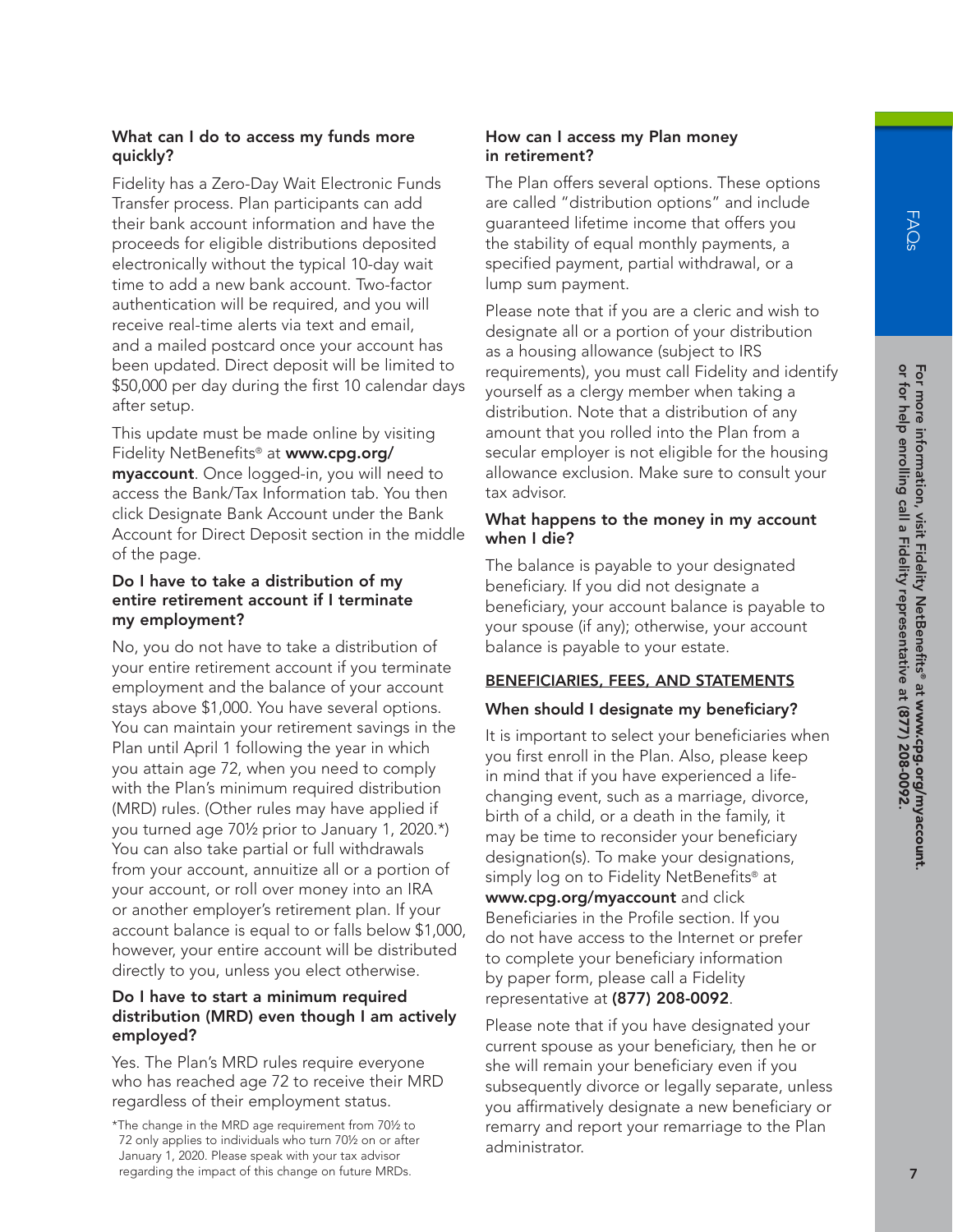# What fees/credits may be charged against or added to my account balance?

- A Fidelity recordkeeping fee of \$9.00 will be deducted from each participant's account on a quarterly basis (\$36.00 annually).
- In addition, a fee for CPF's administrative costs of \$8.00 will be deducted from each participant's account on a quarterly basis (\$32.00 annually).
- As with most mutual fund investments, there are some underlying management fees and expenses, which will vary by investment.
- A revenue credit will be allocated to participants who hold certain investment options. Any credit allocated to your account will appear on your quarterly statement and will offset any fees charged to your account.
- There is no fee for transferring monies between investment options (except when fund short-term trading fees are applicable).
- Taking a new loan incurs a \$35.00 processing fee and a \$3.75 quarterly recordkeeping fee for each outstanding loan.
- There is no fee for processing a distribution from an account.

# How often will I receive account statements and in what format will they be delivered?

You will receive account statements on a quarterly basis. A link to your statement will be sent to you via e-mail. To receive your statement via print, please register online at www.cpg.org/myaccount. Once registered, you will be prompted to choose whether to keep the electronic delivery of statements or to receive printed statements in the mail. Regardless of how you receive your quarterly statements, you can view your account any time by logging on to www.cpg.org/myaccount.

#### APPEALS PROCESS

# How do I file an appeal if I have been denied a benefit under the Plan?

#### First Level Appeal

If a participant, beneficiary, or any other person (a "claimant") believes that he or she has been denied benefits that he or she is due under the Plan, the claimant may file an appeal with CPF.

A filed appeal:

- Must be in writing,
- May be submitted either by the claimant or by his or her authorized representative, and
- Must provide detailed reasons (including any supporting evidence) regarding why the claimant believes CPF's initial decision was incorrect.

You should submit a first level appeal to: Church Pension Group P.O. Box 2745 New York, NY 10163-2745 Attn: Appeals-First Level Review

The appeal will be subject to a full and fair review. The claimant generally will receive a written response to his or her appeal within 60 days after the appeal is received by CPF. If CPF needs additional time (up to 60 days) to review the appeal, the claimant will be notified of the reason(s) for the delay and the anticipated response date, which may not exceed a total of 120 days from the date CPF received the appeal.

If CPF denies the appeal, in whole or in part, CPF's written response to the claimant will include:

- The specific reason(s) for the denial,
- Specific reference to the Plan provision(s) on which the denial is based, and
- A description of the Plan's appeal procedures for filing a second level appeal.

#### Second Level Appeal

Within 60 days following the date the claimant receives CPF's denial letter for the first level appeal, the claimant (or his or her authorized representative) may submit a second level appeal to CPF. (CPF may, in its sole discretion, extend the 60-day period to file a second level appeal.) The appeal letter must be in writing and should give a detailed explanation of why the claimant believes the first level appeal should not have been denied. It should also provide any other documents or supporting information that may have bearing on the appeal. The claimant will be afforded a full and fair review of the appeal that does not give deference to the initial determination of the first level appeal.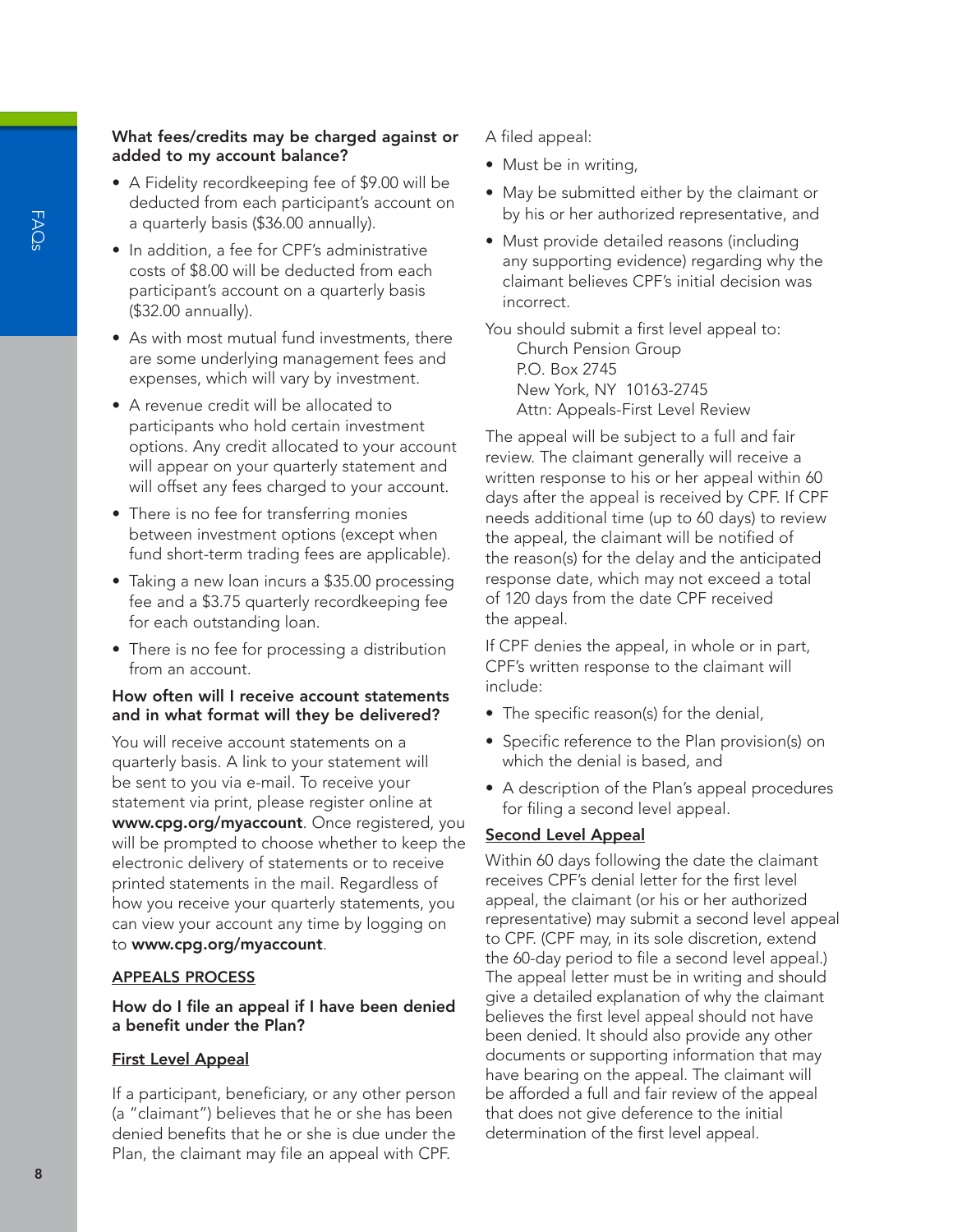You should submit a second level appeal to: Church Pension Group P.O. Box 2745 New York, NY 10163-2745 Attn: Benefits Appeals Committee

The claimant generally will receive a written response to his or her second level appeal within 90 days after it is received by CPF. If CPF needs additional time (up to 90 days) to review the second level appeal, the claimant will be notified of the reason(s) for the delay and the anticipated response date, which may not exceed a total of 180 days from the date CPF receives the second level appeal.

If the second level appeal is denied, CPF's written response will again give the specific reason for the denial and the Plan provision(s) on which the final denial decision is based.

#### How do I file an appeal if my application for disability status is rejected?

# First Level Appeal (Disability)

If an appeal relates to whether or not a participant is disabled, the first level appeal should be submitted to CPF's Medical Board, which currently is Aflac Incorporated (Aflac), formerly known as Zurich American Life Insurance Company. Aflac will complete a full and fair review of your appeal. The review will be independent and will not be completed by the person who made the initial decision. Aflac will provide you with a full written explanation of its decision generally within 45 days after its receipt of your first-level appeal. If Aflac needs additional time (up to 45 days) to review your appeal, it will let you know of the extension before the expiration of the first 45 days.

# Second Level Appeal (Disability)

After Aflac's appeals procedures have been exhausted and the denial determination has been upheld, the claimant (or his or her authorized representative) may submit a second level appeal to CPF's Benefit Appeals Committee. The same second level appeal procedures as outlined in the previous FAQ generally will apply, except that:

- The second level appeal must be submitted to CPF within 180 days after the claimant's receipt of Aflac's denial letter (CPF may, in its sole discretion, extend the 180-day period to file a second level appeal), and
- In rendering its decision, CPF may, in its sole discretion, consult an independent expert selected by CPF from time to time.

#### What are my options after I exhaust the Plan's appeals procedures?

Beginning January 1, 2022, if a claimant is not satisfied with CPF's final determination (of the second level appeal) and has exhausted the Plan's appeals procedures outlined in the previous FAQs, the claimant may contest CPF's final determination only and exclusively by submitting the matter to an arbitrator jointly selected by the claimant and CPF from a list of arbitrators supplied by a disinterested thirdparty alternative dispute resolution ("ADR") services provider described in the applicable plan document. If the denial concerns plan benefits, the claimant must submit the matter to arbitration no later than the earlier of (i) 180 days after receiving CPF's final determination or (ii) two years after the date on which the claimant knew or should have known the material facts on which the dispute is based. In all other cases (e.g., a denial of eligibility to participate), the claimant must submit the matter to arbitration no later than two years after the earliest date the claimant knew or should have known the material facts on which the dispute is based. By participating in the Plan or by seeking or receiving any benefit under the Plan, a claimant waives the right to commence, be a party to or be an actual or putative member of any class, collective or representative action arising out of or relating to the Plan. As such, any claim must be brought on an individual basis only, and a claimant may not seek or receive any remedy that has the purpose or effect of providing additional benefits or monetary relief to any other claimant, participant or beneficiary.